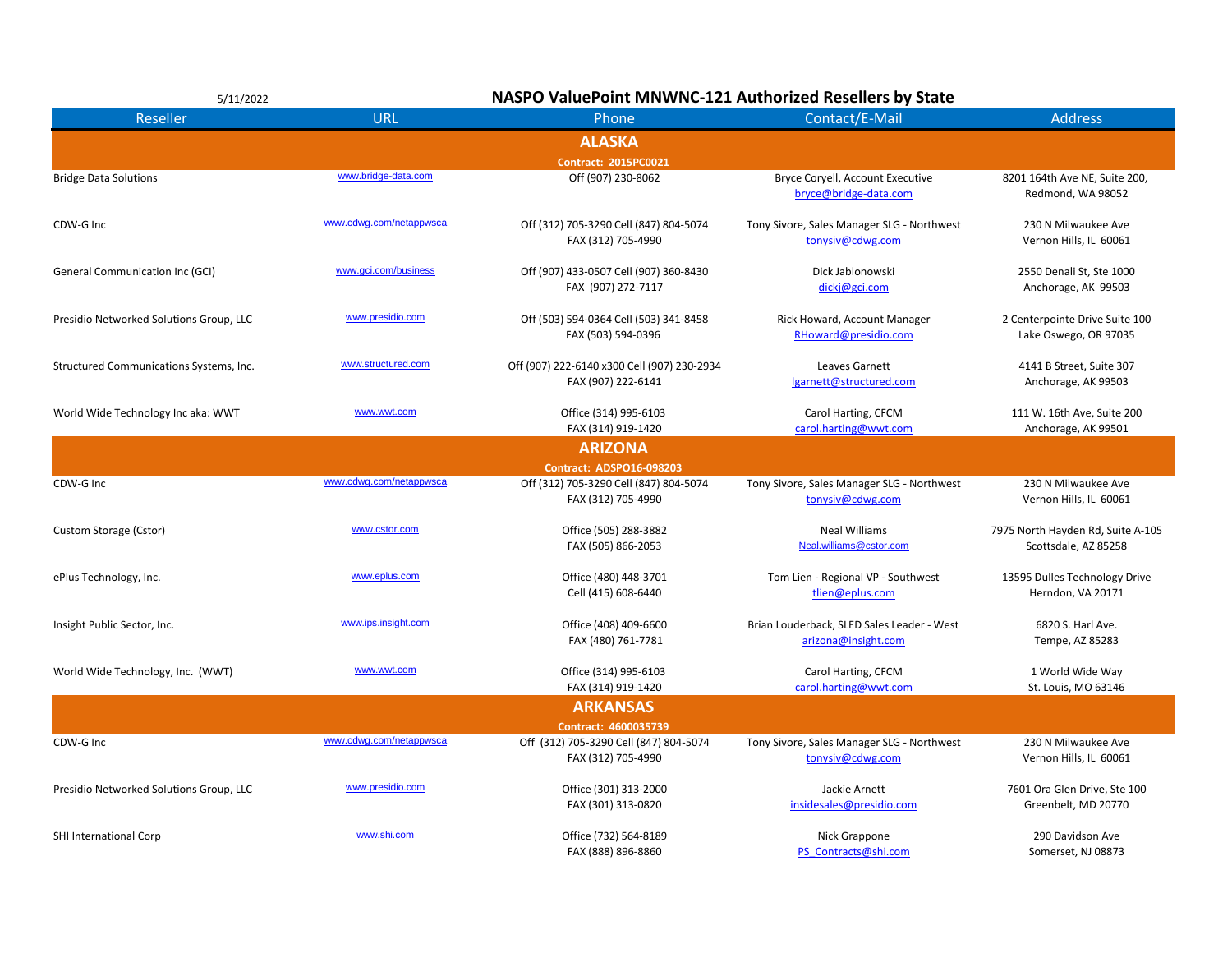|                                      |                            | <b>CALIFORNIA</b>                            |                                                                  |                                                       |
|--------------------------------------|----------------------------|----------------------------------------------|------------------------------------------------------------------|-------------------------------------------------------|
|                                      |                            | Contract: 7-15-70-34-0006                    |                                                                  |                                                       |
| <b>Applied Computer Solutions</b>    | www.acsacs.com             | Office (925) 251-4410<br>FAX (714) 842-8299  | Cathy Fancher Client Operations Mgr.<br>cathy.fancher@acsacs.com | 15461 Springdale St<br>Huntington Beach, CA 92649     |
| Dynamic Systems, Inc.                | www.dynamicsystemsinc.com/ | Office (949) 439.7250<br>FAX (310) 347-4400  | Kirk Ferguson<br>ken.clement@dynamicsystemsinc.com               | 124 Maryland St.<br>El Segundo, CA 90245              |
| Enterprise Vision Technologies (EVT) | www.evtcorp.com/           | Office (310) 308-6010                        | Peter Dengenis<br>peter@evtcorp.com                              | 201 Wilshire Blvd. Ste A-9<br>Santa Monica, CA 90401  |
| Entisys Solutions, Inc               | www.entisys.com            | Office (949) 689-0098<br>FAX (925) 688-8995  | Paul Sunok<br>pauls@entisys.com                                  | 1855 Gateway Blvd, Suite 730<br>Concord, CA 94520     |
| ePlus Technology, Inc.               | www.eplus.com              | Office (610) 495-1266<br>FAX (484) 791-6166  | Darren Raiguel<br>draiguel@eplus.com                             | 13595 Dulles Technology Drive<br>Herndon, VA 20171    |
| General Datatech, LP                 | www.gdt.com/               | Office (214) 873-9459                        | Eric Power - VP Sales<br>eric.power@qdt.com                      | 999 Metromedia Pl.<br>Dallas, TX 75247                |
| Insight Public Sector, Inc.          | www.ips.insight.com        | Office (310) 225-5049<br>FAX (480) 760-8532  | Dave Wiltz<br>Dave.wiltz@insight.com                             | 6820 S. Harl Ave.<br>Tempe, AZ 85283                  |
| Presidio Networked Solutions, Inc.   | www.presidio.com           | Office 909-560-4431                          | Cyndi Barrera - Sales Vice President<br>cbarrera@presidio.com    | 7601 Ora Glen Drive, Ste 100<br>Greenbelt, MD 20770   |
| Red8 LLC                             | www.red8.com               | Office (714) 939-2314<br>FAX (714) 939-2397  | Michelle Rauso<br>Michelle@red8.com                              | 611 Anton Blvd., Suite 700<br>Costa Mesa, CA 92626    |
| SHI International Corp               | www.shi.com                | Office (732) 564-8189<br>FAX (888) 896-8860  | Nick Grappone<br>PS Contracts@shi.com                            | 290 Davidson Ave<br>Somerset, NJ 08873                |
| Trace3, Inc                          | www.trace3.com             | Office (949) 233-3545<br>FAX (949) 332-2429  | <b>Bret MacInnes</b><br>bret@trace3.com                          | 7565 Irvine Center Dr. Suite #200<br>Irvine, CA 92618 |
|                                      |                            | <b>COLORADO</b>                              |                                                                  |                                                       |
|                                      |                            | Contract: 20160000000000000113/NASPO         |                                                                  |                                                       |
| Insight Public Sector                | www.ips.insight.com        | Office (602) 388-2254<br>FAX (480) 760-9488  | Peter Lonson<br>TeamLonson@insight.com                           | 6820 S. Harl Ave.<br>Tempe, AZ 85283                  |
| Peak Resources                       | www.peakresources.com      | Office (303) 396-1901<br>Cell (303) 949-3837 | John Simonton<br>jsimonton@peakresources.com                     | 2750 West 5th Avenue<br>Denver, CO 80204              |
| World Wide Technology (WWT)          | www.wwt.com                | Office 314-995-6103                          | <b>Carol Harting</b><br>carol.harting@wwt.com                    | 1 World Wide Way<br>St Louis, MO 63146                |
| Zivaro Inc.                          | wwww.zivaro.com            | Office 303-929-3982<br>Fax 303-455-8808      | Sean McCroskey<br>smccroskey@zivaro.com                          | 990 S. Broadway, Suite 300<br>Denver, CO 80209        |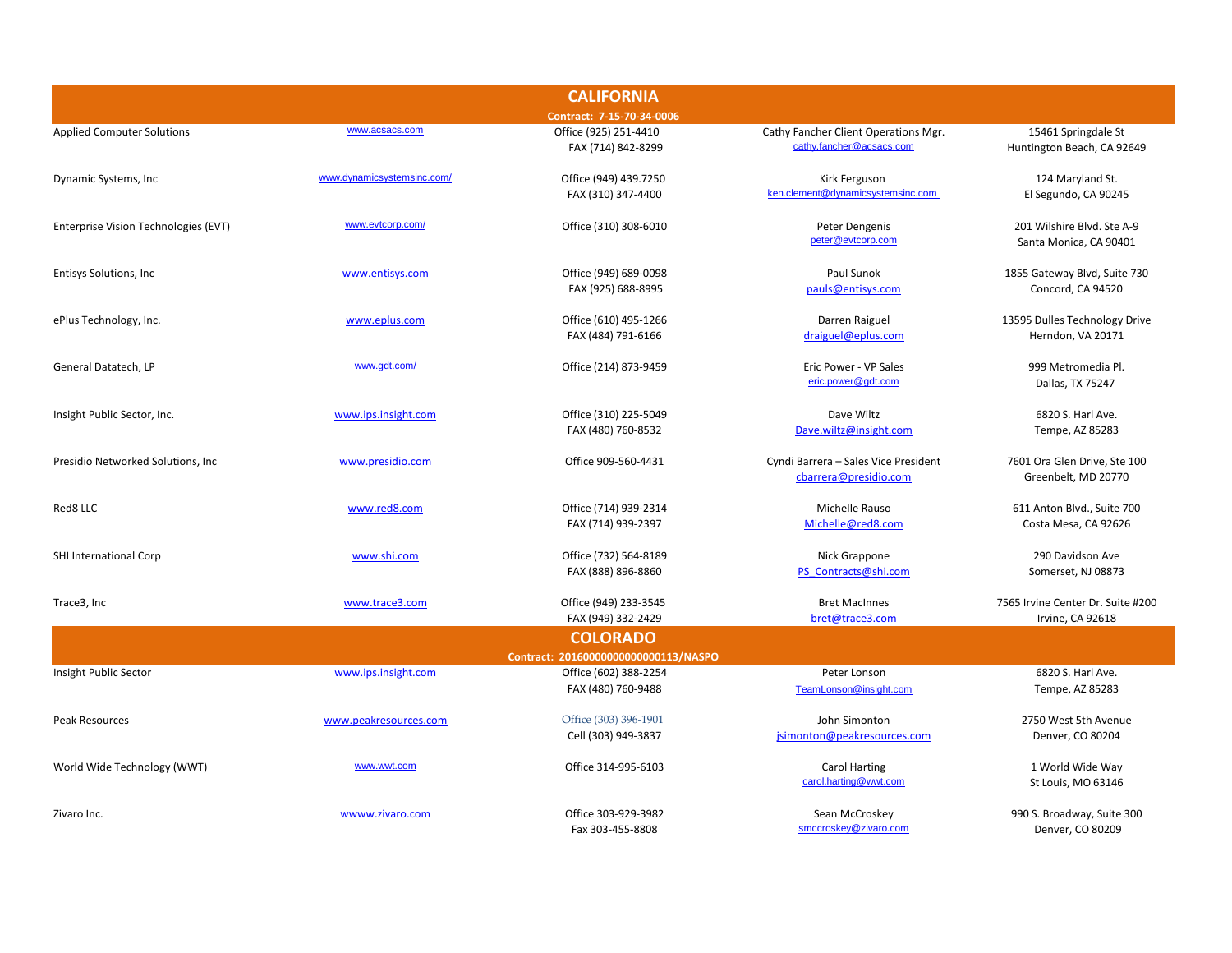|                                      |                              | <b>DELAWARE</b>                        |                                            |                               |
|--------------------------------------|------------------------------|----------------------------------------|--------------------------------------------|-------------------------------|
|                                      |                              | Contract: GSS15133-COMPUTER            |                                            |                               |
| <b>CAS Severn</b>                    | www.cassevern.com            | Office (301) 776-3400                  | Rebecca Howell                             | 6201 Chevy Chase Dr.          |
|                                      |                              | FAX (301) 773-3444                     | rhowell@cassevern.com                      | Larel, MD 20707               |
|                                      |                              | <b>FLORIDA</b>                         |                                            |                               |
|                                      |                              | Contract: 43211500-WSCA-15-ACS         |                                            |                               |
| CDW-G Inc                            | www.cdwg.com/netappwsca      | Off (312) 705-3290 Cell (847) 804-5074 | Tony Sivore, Sales Manager SLG - Northwest | 230 N Milwaukee Ave           |
|                                      |                              | FAX (312) 705-4990                     | tonysiv@cdwg.com                           | Vernon Hills, IL 60061        |
| Corus360                             | www.corus360.com             | Office (561) 207-7044                  | Marlu Davis                                | 130 Technology Parkway        |
|                                      |                              |                                        |                                            | Norcross, GA 30092            |
| Insight Public Sector                | www.ips.insight.com          | Office (480) 858-2615                  | Dewey Hudson                               | 6820 S. Harl Ave.             |
|                                      |                              | Fax (480) 760-9488                     | florida@insight.com                        | Tempe, AZ 85283               |
| Presidio Networked Solutions, Inc.   | www.presidio.com             | Office (813) 579-3429                  | <b>Eric Franck</b>                         | 4300 W. Cypress St. Suite 800 |
|                                      |                              | FAX (813) 579-3430                     | efranck@presidio.com                       | Tampa, FL 33607               |
|                                      |                              |                                        |                                            |                               |
| Prosys Information Systems           | www.prosysis.com             | Office (305) 256-8382                  | Liz Spivack                                | 9725 NW 117th Ave #420        |
|                                      |                              | FAS (305-253-1124                      | liz.spivack@prosysis.com                   | Miami, FL 33178               |
| SHI International Corp               | www.shi.com                  | Office (732) 564-8189                  | Nick Grappone                              | 290 Davidson Ave              |
|                                      |                              | FAX (888) 896-8860                     | PS Contracts@shi.com                       | Somerset, NJ 08873            |
|                                      |                              |                                        |                                            |                               |
| <b>Sirius Computer Solutions LLC</b> | www.siriuscom.com            | Office (210) 369-0617                  | Phyllis (PJ) Byrd                          | 10100 Reunion PL, Suite 500   |
|                                      |                              | FAX (866) 313-0960                     | phyllis.byrd@siriuscom.com                 | San Antonio, TX 78216         |
| United Data Technologies Inc         | www.udtonline.com            | (305) 882-0435 (800) 882-9919          | <b>Tony Cossio</b>                         | 8825 NW 21st Terrace          |
|                                      |                              | FAX (305) 882-0436                     | tcossio@udtonline.com                      | Doral, FL 33172               |
| Veytec, Inc.                         | www.veytec.com               | Office (407) 849-6391                  | Floyd Henson                               | 2418 Silverstar Rd.           |
|                                      |                              | FAX (407) 849-0461                     | floyd.henson@veytec.com                    | Orlando, FL 32804             |
|                                      |                              |                                        |                                            |                               |
| World Wide Technology (WWT)          | www.wwt.com                  | Office 314-995-6103                    | <b>Carol Harting</b>                       | 1 World Wide Way              |
|                                      |                              |                                        | carol.harting@wwt.com                      | St Louis, MO 63146            |
|                                      |                              | <b>HAWAII</b>                          |                                            |                               |
|                                      |                              | <b>Contract: 15-05</b>                 |                                            |                               |
| <b>CDW GOVERNMENT LLC</b>            | www.cdwg.com/netappwsca      | Off (312) 705-3290 Cell (847) 804-5074 | Tony Sivore, Sales Manager SLG - Northwest | 230 N Milwaukee Ave           |
|                                      |                              | FAX (312) 705-4990                     | tonysiv@cdwg.com                           | Vernon Hills, IL 60061        |
| <b>Hawaiian Telecom</b>              | www.hawaiiantel.com/business | Off (808) 546-4808                     | Stephanie Saxon                            | 1177 Bishop St.               |
|                                      |                              | FAX 808.777.1865                       | stephanie.saxton@hawaiiantel.com           | Honolulu, HI 96813            |
|                                      |                              |                                        |                                            |                               |
| WORLD WIDE TECHNOLOGY, INC.          | www.wwt.com                  | Office (314) 995-6103                  | Carol Harting, CFCM                        | 1 World Wide Way              |
|                                      |                              | FAX (314) 919-1420                     | Hawaii.naspo@wwt.com                       | St. Louis, MO 63146           |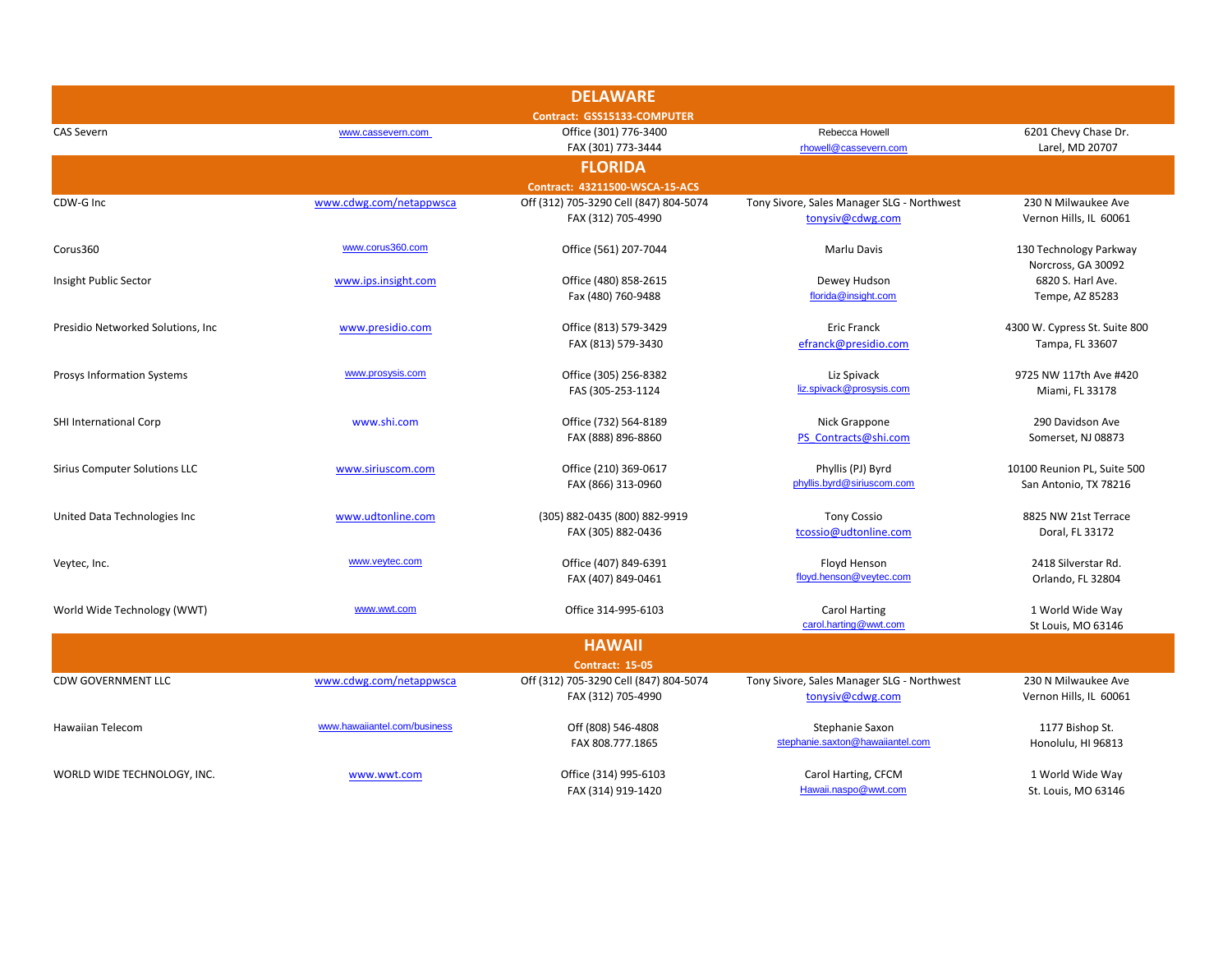|                                      |                         | <b>IDAHO</b>                                                 |                                                                        |                                                                |
|--------------------------------------|-------------------------|--------------------------------------------------------------|------------------------------------------------------------------------|----------------------------------------------------------------|
|                                      |                         | <b>Contract: PADD15201093</b>                                |                                                                        |                                                                |
| CDW-G Inc                            | www.cdwg.com/netappwsca | Off (312) 705-3290 Cell (847) 804-5074<br>FAX (312) 705-4990 | Tony Sivore, Sales Manager SLG - Northwest<br>tonysiv@cdwg.com         | 230 N Milwaukee Ave<br>Vernon Hills, IL 60061                  |
| CompuNet, Inc                        | www.compunet.biz        | Office (208) 286-3037<br>FAX (208) 286-3002                  | Mitch Cunningham<br>mcunningham@compunet.biz                           | 2264 S Bonito Way, Ste 150<br>Meridian, ID 83642               |
| <b>Ednetics Inc</b>                  | www.ednetics.com        | Office (208) 777-4709<br>FAX (208) 777-4708                  | Sales Team<br>Sales@ednetics.com                                       | 971 S Clearwater Loop<br>Post Falls, ID 83854                  |
| Presidio Networked Solutions, Inc.   | www.presidio.com        | Office 909-560-4431                                          | Cyndi Barrera - Sales Vice President<br>cbarrera@presidio.com          | 7601 Ora Glen Drive, Ste 100<br>Greenbelt, MD 20770            |
| <b>Sirius Computer Solutions LLC</b> | www.siriuscom.com       | Office (515) 246-4103<br>FAX (515) 246-4190                  | Jerry Quick, Storage Solutions Specialist<br>jerry.quick@siriuscom.com | 10100 Reunion PL, Suite 500<br>San Antonio, TX 78216           |
| Trace3                               | www.trace3.com          | Office 208-866-3603<br>Fax: 949-333-1892                     | Mark Allen, Technical Account Manager<br>mallen@trace3.com             | 3597 E. Monarch Sky Lane, Suite F-240<br>Meridian, Idaho 83646 |
|                                      |                         | <b>IOWA</b>                                                  |                                                                        |                                                                |
|                                      |                         | <b>Contract: MNWNC-121</b>                                   |                                                                        |                                                                |
| CDW-G Inc                            | www.cdwg.com/netappwsca | Off (312) 705-3290 Cell (847) 804-5074<br>FAX (312) 705-4990 | Tony Sivore, Sales Manager SLG - Northwest<br>tonysiv@cdwg.com         | 230 N Milwaukee Ave<br>Vernon Hills, IL 60061                  |
| IP Pathways LLC                      | www.ippathways.com      | Office (515) 422-9303<br>FAX (515) 422-5544                  | Joe Shields, President<br>jshields@ippathways.com                      | 3600 109th St<br>Urbandale, IA 50322                           |
| <b>RSM US LLP</b>                    | www.rsmus.com           | Off (563) 585-3174 Cell (563) 590-0521<br>FAX (563) 588-2166 | Jim Fransen<br>Jim.Fransen@rsmus.com                                   | 221 3rd Ave. SE, Suite 300<br>Cedar Rapids, IA 52401-1512      |
| <b>Sirius Computer Solutions LLC</b> | www.siriuscom.com       | Office (515) 246-4103<br>FAX (515) 246-4190                  | Jerry Quick, Storage Solutions Specialist<br>ierry.quick@siriuscom.com | 10100 Reunion PL, Suite 500<br>San Antonio, TX 78216           |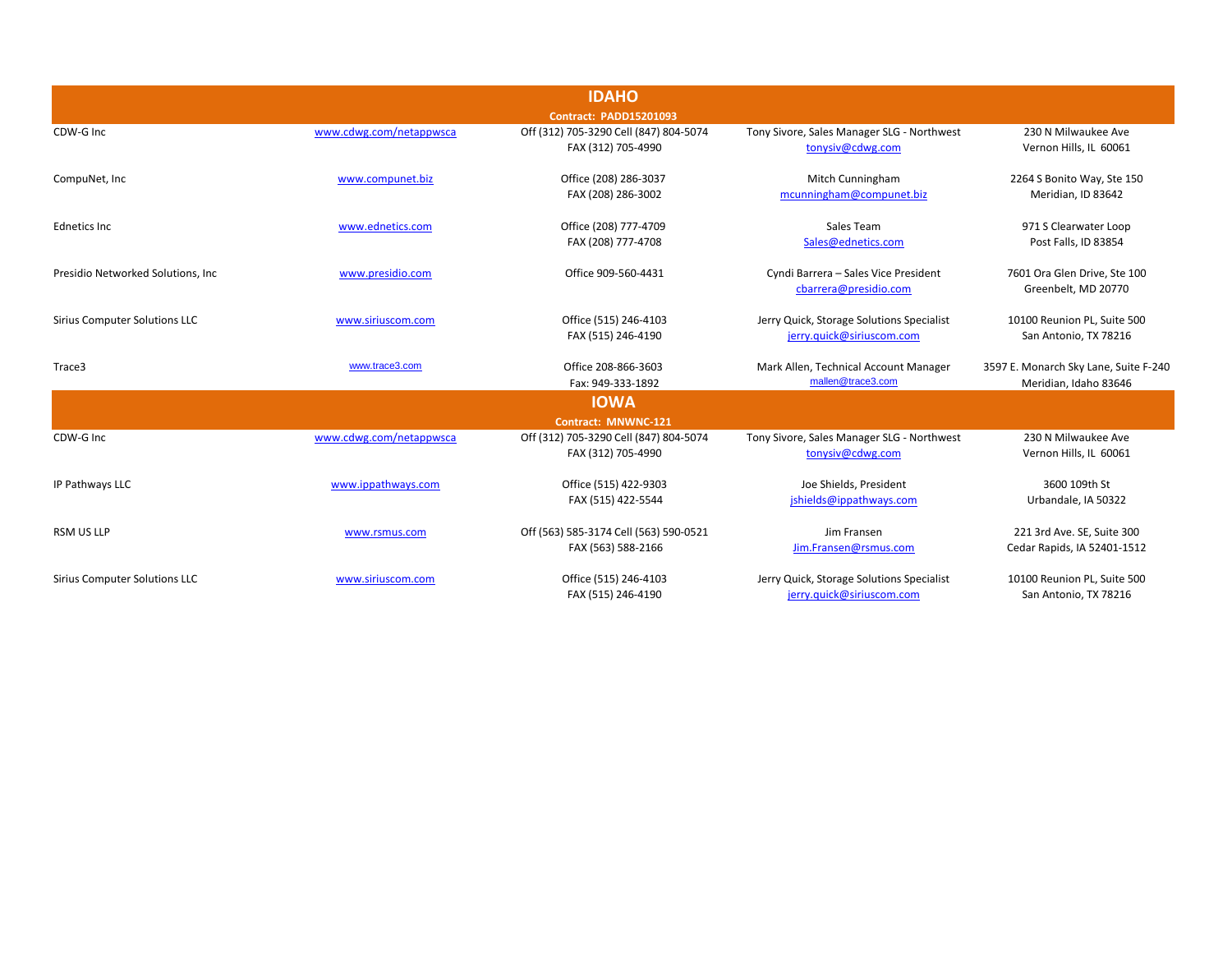|                                                      |                         | <b>KANSAS</b>                                                |                                                                |                                                          |
|------------------------------------------------------|-------------------------|--------------------------------------------------------------|----------------------------------------------------------------|----------------------------------------------------------|
|                                                      |                         | <b>Contract: 41450</b>                                       |                                                                |                                                          |
| CDW-G Inc                                            | www.cdwg.com/netappwsca | Off (312) 705-3290 Cell (847) 804-5074<br>FAX (312) 705-4990 | Tony Sivore, Sales Manager SLG - Northwest<br>tonysiv@cdwg.com | 230 N Milwaukee Ave<br>Vernon Hills, IL 60061            |
| Insight Public Sector                                | www.ips.insight.com     | Office (651) 523-6161<br>(480) 760-9488                      | Shawn Wood<br>shawn.wood@insight.com                           | 6820 S. Harl Ave.<br>Tempe, AZ 85283                     |
| Peak Methods Inc dba: Peak Uptime aka:<br>Uptime Ltd | :www.peakuptime.com     | Office (913) 647-9112                                        | Matt Auld, Regional Vice President                             | 823 S Detroit Ave Suite 200                              |
|                                                      |                         | FAX (913) 663-2013                                           | Matt.auld@peakuptime.com                                       | Tulsa, OK 74120                                          |
| SHI International Corp                               | www.shi.com             | Office (732) 564-8189<br>FAX (888) 896-8860                  | Nick Grappone<br>PS Contracts@shi.com                          | 290 Davidson Ave<br>Somerset, NJ 08873                   |
| <b>Sirius Computer Solutions LLC</b>                 | www.siriuscom.com       | Office (210) 369-0617<br>FAX (866) 313-0960                  | Phyllis (PJ) Byrd<br>phyllis.byrd@siriuscom.com                | 10100 Reunion PL, Suite 500<br>San Antonio, TX 78216     |
|                                                      |                         | <b>KENTUCKY</b>                                              |                                                                |                                                          |
|                                                      |                         | Contract: MNWNC-121                                          |                                                                |                                                          |
| Ahead, Inc.                                          | www.ahead.com           | Off (615) 498-7141                                           | <b>Taylor Gorning</b><br>donald.gorning@ahead.com              | 5905 E Galbraith Rd<br>Cincinnati, OH 45236              |
| CDW Government LLC                                   | www.cdwg.com/netappwsca | Off (312) 705-3290 Cell (847) 804-5074<br>FAX (312) 705-4990 | Tony Sivore, Sales Manager SLG - Northwest<br>tonysiv@cdwg.com | 230 N Milwaukee Ave<br>Vernon Hills, IL 60061            |
| Insight Public Sector                                | ips.insight.com         | Off (423) 368-9042<br>FAX (480) 760-9488                     | Amy Hazard<br>amy.hazzard@insight.com                          | 13755 Sunrise Valley Dr., Suite 750<br>Herndon, VA 20171 |
| <b>Sirius Computer Solutions LLC</b>                 | www.siriuscom.com       | Office (210) 369-0617<br>FAX (866) 313-0960                  | Phyllis (PJ) Byrd<br>phyllis.byrd@siriuscom.com                | 10100 Reunion PL, Suite 500<br>San Antonio, TX 78216     |
| Volta, Inc.                                          | www.voltainc.com/       | Office (502) 517-1806<br>FAX (978) 706-5627                  | Mike Logan<br>naspo@voltainc.com                               | 208 Steele St<br>Frankfort, KY 40601                     |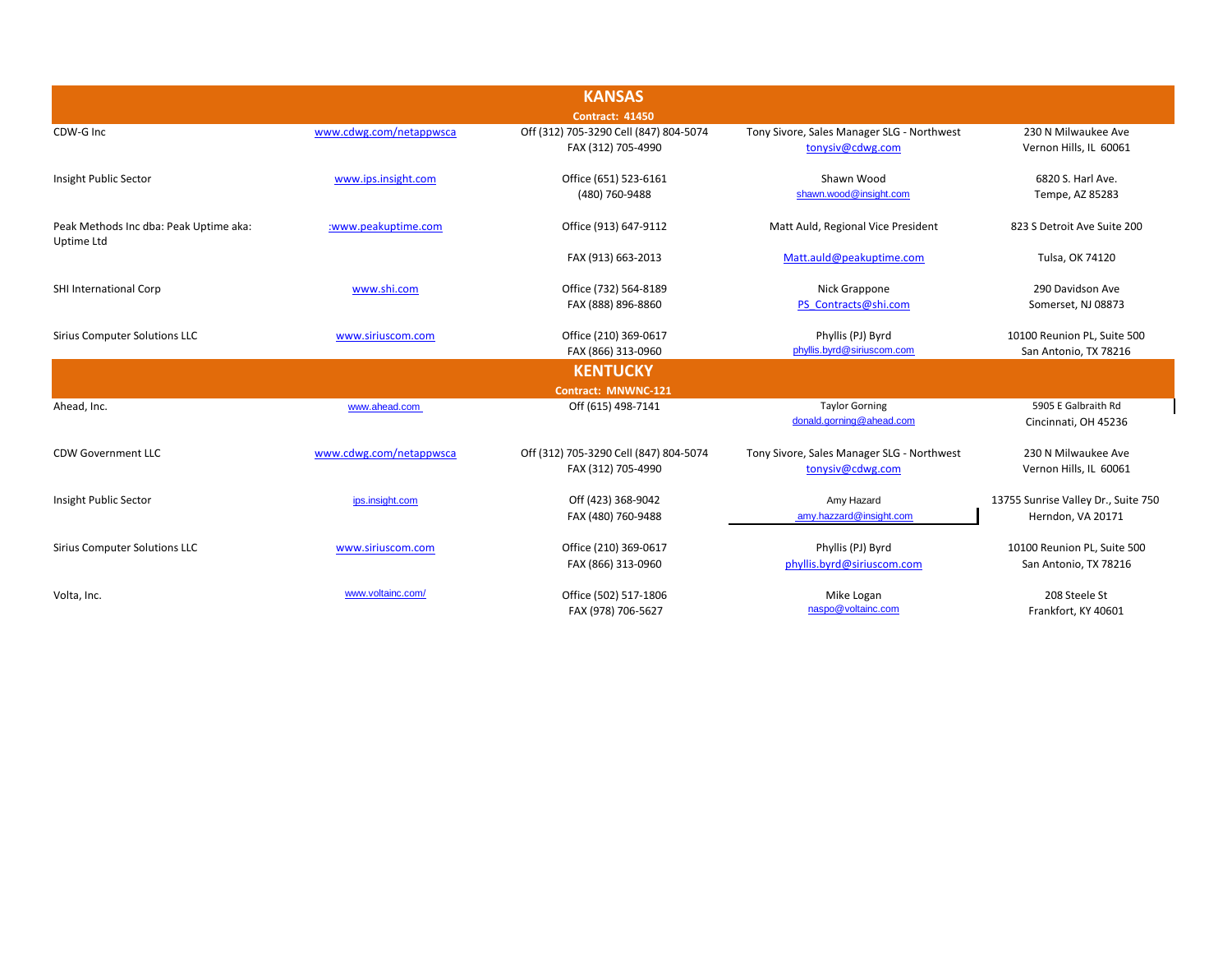| <b>LOUISIANA</b>                        |                         |                                        |                                                |                                   |  |  |
|-----------------------------------------|-------------------------|----------------------------------------|------------------------------------------------|-----------------------------------|--|--|
|                                         | Contract: 4400002790    |                                        |                                                |                                   |  |  |
| CDW-G Inc                               | www.cdwg.com/netappwsca | (312) 705-3290 Cell (847) 804-5074     | Tony Sivore, Sales Manager SLG - Northwest     | 230 N Milwaukee Ave               |  |  |
|                                         |                         | FAX (312) 705-4990                     | tonysiv@cdwg.com                               | Vernon Hills, IL 60061            |  |  |
| <b>CMA Technology Solutions</b>         | www.CMAontheweb.com     | Office (225) 927-9200 X 446            | Lewis F. Hannaman, V P Sales & Marketing       | 8180 YMCA Plaza Drive             |  |  |
|                                         |                         | FAX (225) 761-3807                     | Ihannaman@CMAontheweb.com                      | Baton Rouge, LA 20770             |  |  |
| Global Data Systems, Inc                | www.getgds.com          | Office (337) 291-6543                  | <b>Robert Guidry</b>                           | 310 Laser Ln                      |  |  |
|                                         |                         | FAX (337) 291-9739                     | robertg@getgds.com                             | Lafayette, LA 70507               |  |  |
| Presidio Networked Solutions Group, LLC | www.presidio.com        | Office (678) 291-1994                  | Ed Gogol                                       | 22 Iverness Parkway, Suite 100    |  |  |
|                                         |                         | FAX (770) 326-7675                     | egogol@presidio.com                            | Birmingham, AL 35242              |  |  |
| Pivot Technology Services Corp.         | www.pivotts.com         | Off (678) 710-7842                     | <b>Thomas Bock</b>                             | 6025 The Corners Parkway NW       |  |  |
|                                         |                         |                                        | Thomas.bock@pivotts.com                        | Suite 100                         |  |  |
|                                         |                         |                                        |                                                | Norcross, GA 30092                |  |  |
| Transformyx, Inc                        | www.tfmx.com            | Office (225) 761-0088                  | James DuBos, Chief Technology Officer          | 12232 Industriplex Blvd. Suite 19 |  |  |
|                                         |                         | FAX (225) 767-3445                     | netapp-sales@tfmx.com                          | Baton Rouge, LA 70809             |  |  |
|                                         |                         | <b>MINNESOTA</b>                       |                                                |                                   |  |  |
|                                         |                         | <b>Contract: 97232</b>                 |                                                |                                   |  |  |
| CDW-G Inc                               | www.cdwg.com/netappwsca | Office (312) 705-0352                  | Josh Kurian, Sales Manager<br>joshkur@cswq.com | 230 N Milwaukee Ave               |  |  |
|                                         |                         | Cell (847) 804-5074                    |                                                | Vernon Hills, IL 60061            |  |  |
| <b>Evolving Solutions</b>               | www.evolvingsol.com     | Office (952) 500-2823                  | Kurt Ostrowski, Account Executive              | 3989 County Rd 116                |  |  |
|                                         |                         | FAX (847) 804-5074                     | kurt.o@evolvingsol.com                         | Hamel, MN 55340                   |  |  |
| Insight Public Sector                   | www.ips.insight.com     | Office (763) 607-2618                  | Shawn Wood                                     | 6820 S. Harl Ave.                 |  |  |
|                                         |                         | FAX (480) 760-9899                     | teamMinnesota@insight.com                      | Tempe, AZ 85283                   |  |  |
| Sirius Computer Solutions LLC           | www.siriuscom.com       | Off (952) 896-6343 Cell (952) 607-6403 | Dean Gulsvig                                   | 10100 Reunion PL, Suite 500       |  |  |
|                                         |                         | FAX (866) 313-0960                     | dean.gulsvig@siriuscom.com                     | San Antonio, TX 78216             |  |  |
| Paragon Development Systems (PDSIT)     | www.pdsit.net           | (800) 966-6090                         | Data Center Sales Team                         | 1801 American Blvd East Ste 12    |  |  |
|                                         |                         |                                        | teamdatacenter@pdsit.net                       | Bloomington, MN 55425             |  |  |
| <b>Xigent Solutions LLC</b>             | www.xigentsolutions.com | Office (763) 398-6891                  | <b>Fred Thomson</b>                            | 17200 Medina Road Suite 800       |  |  |
|                                         |                         | FAX (763) 208-3860                     | thomsonf@xigentsolutions.com                   | Plymouth, MN 55447                |  |  |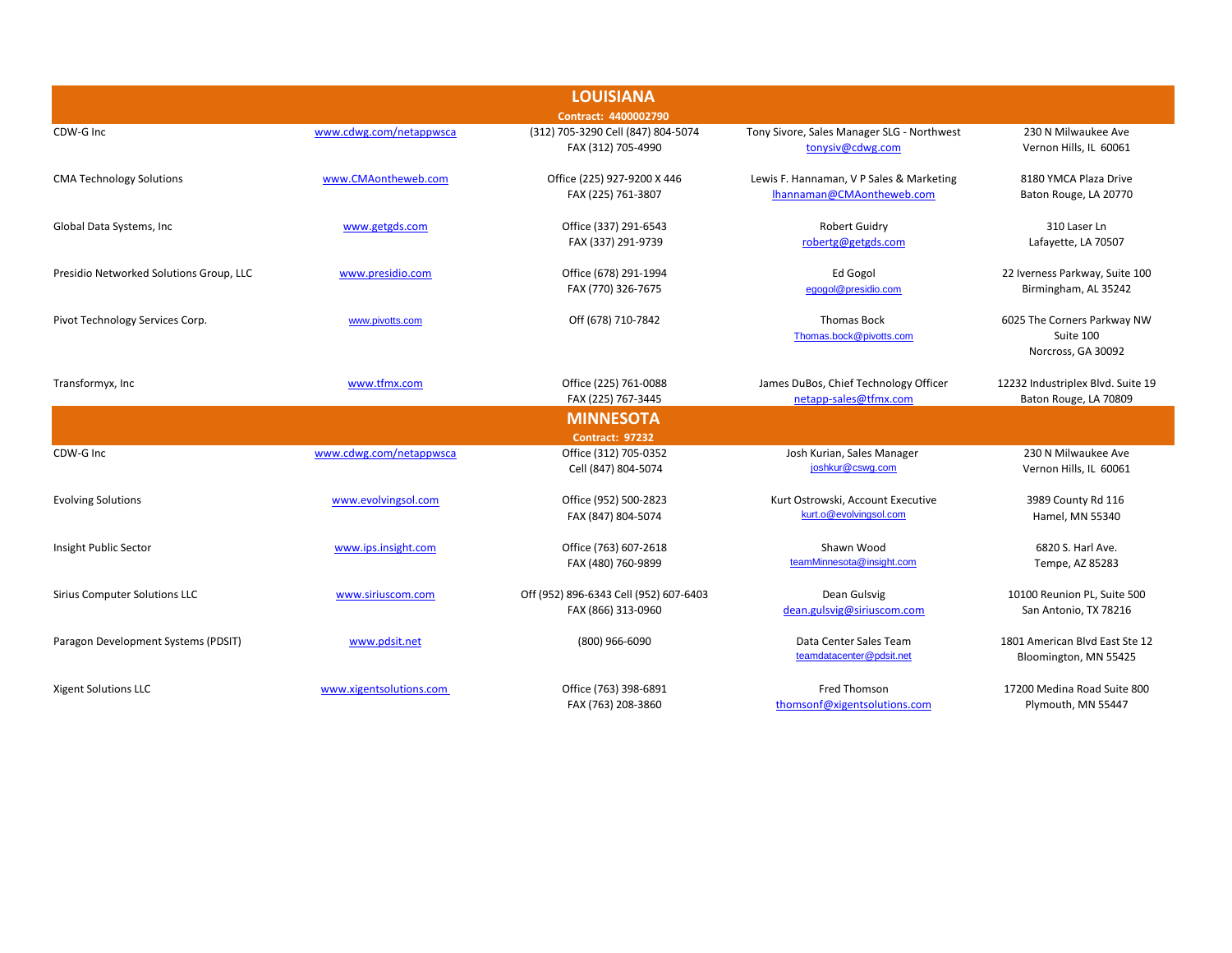|                                      |                         | <b>MISSOURI</b>                        |                                            |                             |
|--------------------------------------|-------------------------|----------------------------------------|--------------------------------------------|-----------------------------|
|                                      |                         | Contract: MNWNC-121                    |                                            |                             |
| CDW-G Inc                            | www.cdwg.com/netappwsca | Off (312) 705-3290 Cell (847) 804-5074 | Tony Sivore, Sales Manager SLG - Northwest | 5228 NE Sawgrass Dr         |
|                                      |                         | FAX (312) 705-4990                     | tonysiv@cdwg.com                           | Lee's Summit, MO 64064      |
| <b>NetSync Network Solutions</b>     | www.netsyncnetwork.com  | Office 214) 491-8333                   | Jeff Barker                                | 2 Cityplace Dr., 2nd Floor  |
|                                      |                         | FAX (713) 664-9964                     | jbarker@netsyncnetwork.com                 | St. Louis, MO 63141         |
| SHI International Corp               | www.shi.com             | Office (732) 564-8189                  | Nick Grappone                              | Three City Place Dr #570    |
|                                      |                         | FAX (888) 896-8860                     | PS Contracts@shi.com                       | St Louis, MO 63141          |
| Sirius Computer Solutions LLC        | www.siriuscom.com       | Office (210) 369-0617                  | Phyllis (PJ) Byrd                          | 101 S Hanley Rd #575        |
|                                      |                         | FAX (866) 313-0960                     | phyllis.byrd@siriuscom.com                 | St Louis, MO 63105          |
| World Wide Technology, Inc. (WWT)    | www.wwt.com             | Office (314) 995-6103                  | Carol Harting, CFCM                        | 1 World Wide Way            |
|                                      |                         | FAX (314) 919-1420                     | carol.harting@wwt.com                      | St. Louis, MO 63146         |
|                                      |                         | <b>MONTANA</b>                         |                                            |                             |
|                                      |                         | Contract: MNWNC-121                    |                                            |                             |
| CDW-G Inc                            | www.cdwg.com/netappwsca | Off (312) 705-3290 Cell (847) 804-5074 | Tony Sivore, Sales Manager SLG - Northwest | 230 N Milwaukee Ave         |
|                                      |                         | FAX (312) 705-4990                     | tonysiv@cdwg.com                           | Vernon Hills, IL 60061      |
| CompuNet, Inc                        | www.compunet.biz        | Office (208) 286-3078                  | Adam Kopczuk, Account Manager              | 2264 S Bonita Way, Ste 150  |
|                                      |                         | FAX (208) 562-4724                     | akopczuk@compunet.biz                      | Meridian, ID 83642          |
| <b>Ivoxy Consulting LLC</b>          | www.ivoxy.com           | Office (425) 576-4221                  | Eric Watson, Managing Partner              | 5400 Carillon Point         |
|                                      |                         | FAX (866) 554-0536                     | eric@ivoxy.com                             | Kirkland, WA 98033          |
|                                      |                         | <b>NEBRASKA</b>                        |                                            |                             |
|                                      |                         | <b>Contract: 14265 OC</b>              |                                            |                             |
| CDW-G Inc                            | www.cdwg.com/netappwsca | Off (312) 705-3290 Cell (847) 804-5074 | Tony Sivore, Sales Manager SLG - Northwest | 230 N Milwaukee Ave         |
|                                      |                         | FAX (312) 705-4990                     | tonysiv@cdwg.com                           | Vernon Hills, IL 60061      |
| IP Pathways LLC                      | www.ippathways.com      | Office (515) 422-9303                  | Joe Shields, President                     | 2550 73rd St                |
|                                      |                         | FAX (515) 422-5544                     | jshields@ippathways.com                    | Urbandale, IA 50322         |
| SHI International Corp               | www.shi.com             | Office (732) 564-8189                  | Nick Grappone                              | 290 Davidson Ave            |
|                                      |                         | FAX (888) 896-8860                     | PS Contracts@shi.com                       | Somerset, NJ 08873          |
| <b>Sirius Computer Solutions LLC</b> | www.siriuscom.com       | Office (210) 369-0617                  | Phyllis (PJ) Byrd                          | 10100 Reunion PL, Suite 500 |
|                                      |                         | FAX (866) 313-0960                     | phyllis.byrd@siriuscom.com                 | San Antonio, TX 78216       |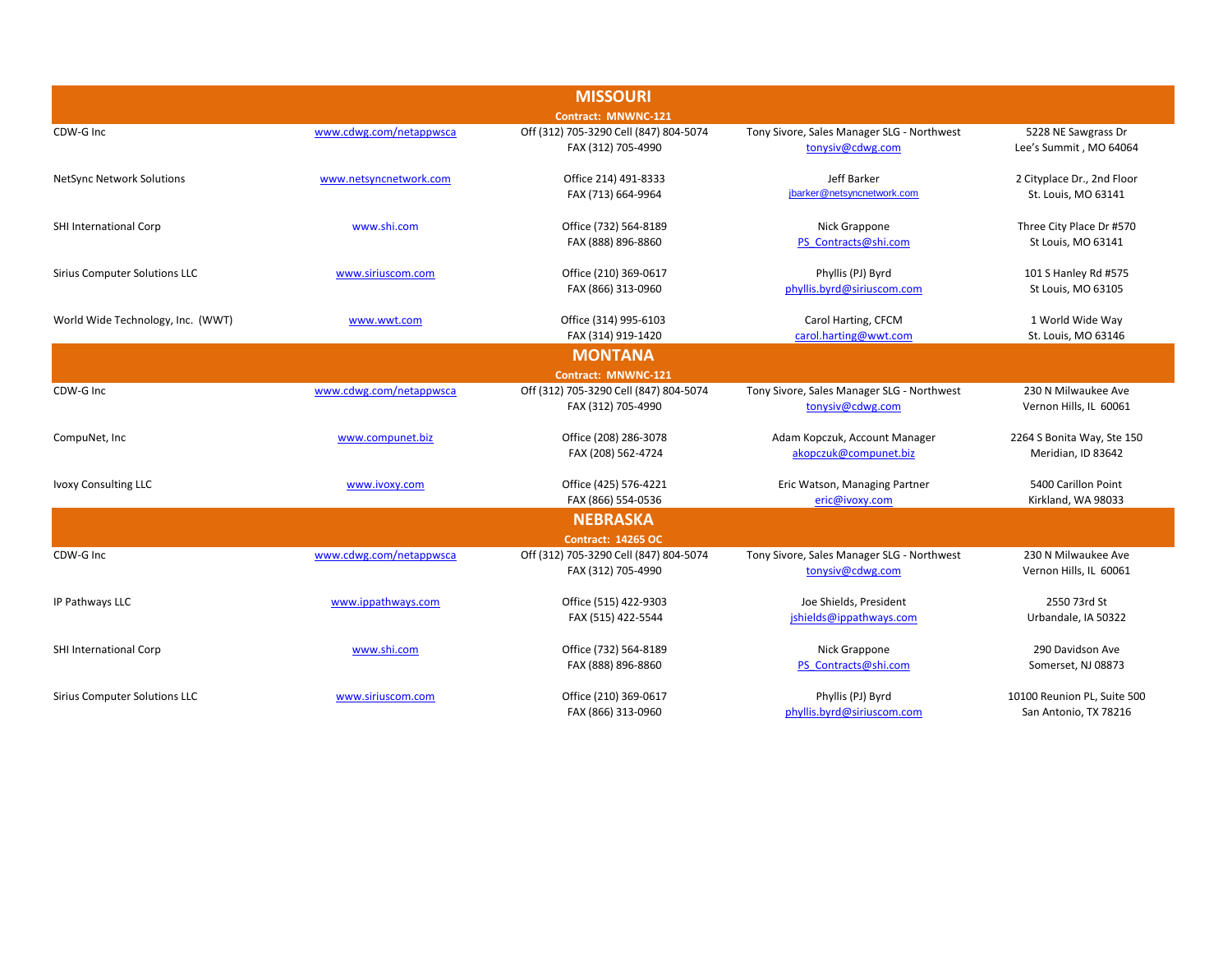| <b>NEW JERSEY</b>                       |                         |                                        |                                                    |                                  |
|-----------------------------------------|-------------------------|----------------------------------------|----------------------------------------------------|----------------------------------|
|                                         |                         | <b>Contract: 89977</b>                 |                                                    |                                  |
| CDW-G Inc                               | www.cdwg.com/netappwsca | Off (312) 705-3290 Cell (847) 804-5074 | Tony Sivore, Sales Manager SLG - Northwest         | 230 N Milwaukee Ave              |
|                                         |                         | FAX (312) 705-4990                     | tonysiv@cdwg.com                                   | Vernon Hills, IL 60061           |
| <b>Continental Resources Inc.</b>       | www.conres.com          | Office (781) 533-0425                  | <b>Mark Boisvert</b>                               | 175 Middlesex Turnpike, Suite 1  |
|                                         |                         | FAX (781) 687-6428                     | mboisvert@conres.com                               | Bedford, MA 01730                |
| Dyntek Services, Inc.                   | www.dyntek.com          | Office (973) 886-7216                  | Leslie Brown                                       | 1120 Route 73, Suite 100         |
|                                         |                         | FAX (856) 834-1111                     | leslie.brown@dyntek.com                            | Mount Laurel, NJ 08054           |
| ePLUS                                   | www.ePLUS.com           | Office: (610) 495-1266                 | Darren Raiguel                                     | 130 Futura Dr                    |
|                                         |                         | FAX (484) 791-6166                     | draiguel@eplus.com                                 | Pottstown, PA 19464              |
| High Availability Storage Systems       | www.hainc.com           | Office: (952) 974-8056                 | Randy Kirsch                                       | 11479 Valley View Road           |
|                                         |                         |                                        | rkirsch@hainc.com                                  | Eden Prairie, MN 55344           |
| Insight Public Sector                   | ips.insight.com         | Office (480) 902-1086                  | Molly Randol CPM                                   | 10901 W. 120th Ave., Ste. 360    |
|                                         |                         | Cell 303.523.0904                      | molly.randol@insight.com                           | Broomfield, CO 80021             |
| Micro Strategies, Inc.                  | microstrat.com          | Office 973-625-7721 X8369              | Mike Mespelli                                      | 1140 Parsippany Boulevard        |
|                                         |                         | Fax (973) 625-5130                     | mmespelli@microstrat.com                           | Parsippany, NJ 07054             |
| <b>NWN Corporation</b>                  | www.NWNIT.com           | Office (919) 653-4451                  | Steve Grosso                                       | 303 Fellowship Rd. #110          |
|                                         |                         | FAX (856) 722-8061                     | sgrosso@nwnit.com                                  | Mt. Laurel, NJ 08054             |
| SHI International Corp                  | www.shi.com             | Office (732) 564-8189                  | Nick Grappone                                      | 290 Davidson Ave                 |
|                                         |                         | FAX (888) 896-8860                     | PS Contracts@shi.com                               | Somerset, NJ 08873               |
|                                         |                         | <b>NEW MEXICO</b>                      |                                                    |                                  |
|                                         |                         | Contract: 60-000-15-00008AV            |                                                    |                                  |
| CDW-G Inc                               | www.cdwg.com/netappwsca | Off (312) 705-3290 Cell (847) 804-5074 | Tony Sivore, Sales Manager SLG - Northwest         | 230 N Milwaukee Ave              |
|                                         |                         | FAX (312) 705-4990                     | tonysiv@cdwg.com                                   | Vernon Hills, IL 60061           |
| Custom Storage (Cstor)                  | www.cstor.com/          | Office (480) 760-2141                  | Larry Gentry                                       | 7975 North Hayden Rd Suite A-105 |
|                                         |                         | FAX (480) 760-2101                     | larry.gentry@customstorage.com                     | Scottsdale, AZ 85258             |
| Peak Resources                          | www.peakresources.com   | Office (303) 396-1901                  | John Simonton, Vice President, Corporate Alliances | 2750 W 5th Ave                   |
|                                         |                         | FAX (303) 934-1250                     | jsimonton@peakresources.com                        | Denver, CO 80204                 |
| Presidio Networked Solutions Group, LLC | www.presidio.com        | Off (480) 719-2856 Cell (480) 206-5761 | Mark Rosato, Director of Sales                     | 1720 Louisiana NE Suite 301      |
|                                         |                         | FAX 505-256-9091                       | mrosato@presidio.com                               | Albuquerque, NM 87110            |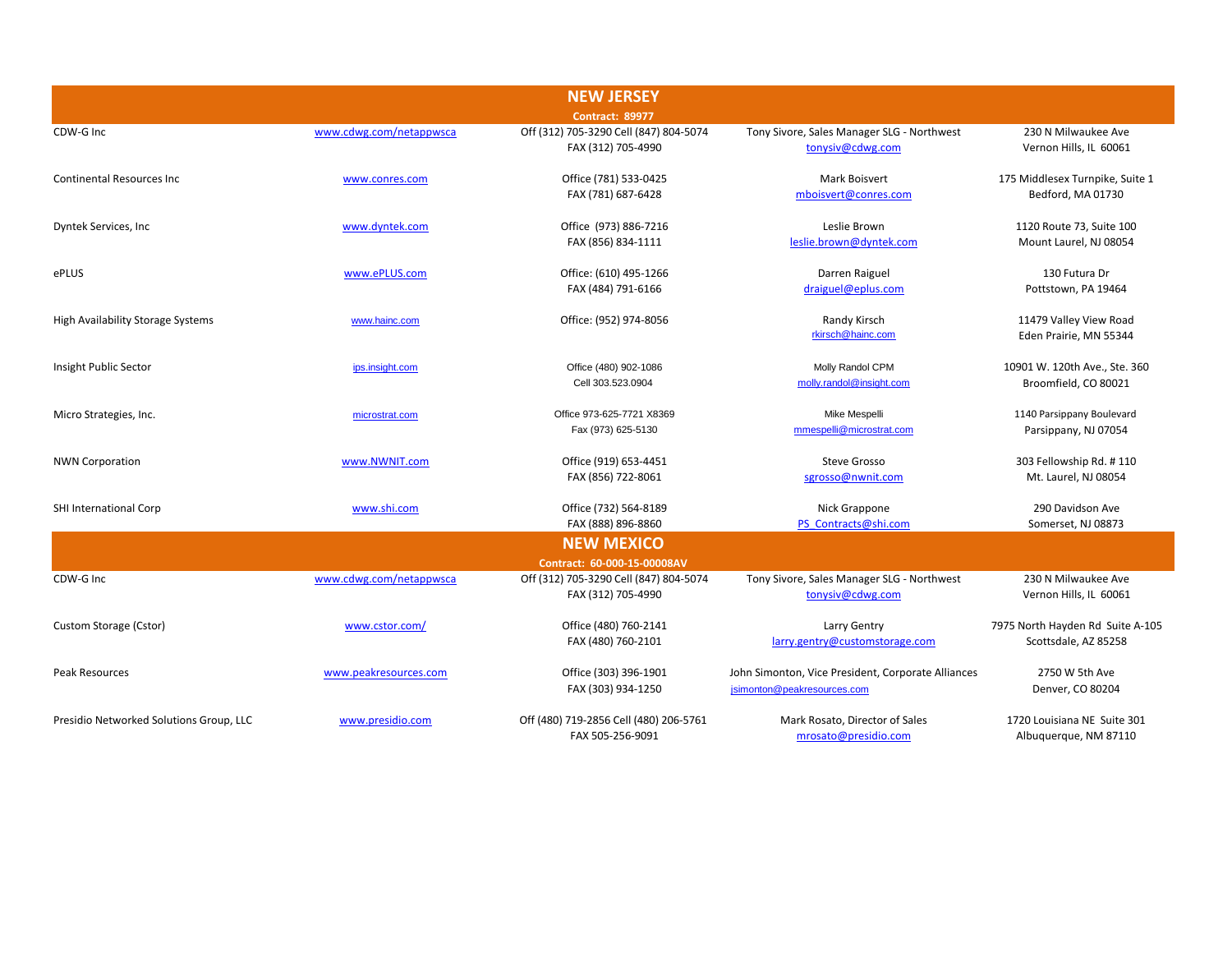|                                         |                            | <b>NORTH DAKOTA</b>                                          |                                                                |                                                      |
|-----------------------------------------|----------------------------|--------------------------------------------------------------|----------------------------------------------------------------|------------------------------------------------------|
|                                         |                            | Contract: 022-MNWNC-121-PA                                   |                                                                |                                                      |
| CDW-G Inc                               | www.cdwg.com/netappwsca    | Off (312) 705-3290 Cell (847) 804-5074                       | Tony Sivore, Sales Manager SLG - Northwest                     | 230 N Milwaukee Ave                                  |
|                                         |                            | FAX (312) 705-4990                                           | tonysiv@cdwg.com                                               | Vernon Hills, IL 60061                               |
| Pivot Technology Services Corp.         | www.pivotts.com            | Off (678) 710-7842                                           | <b>Thomas Bock</b>                                             | 6025 The Corners Parkway NW                          |
|                                         |                            |                                                              | Thomas.bock@pivotts.com                                        | Suite 100<br>Norcross, GA 30092                      |
|                                         |                            |                                                              |                                                                |                                                      |
| <b>Sirius Computer Solutions LLC</b>    | www.siriuscom.com          | Office (210) 369-0617<br>FAX (866) 313-0960                  | Phyllis (PJ) Byrd<br>phyllis.byrd@siriuscom.com                | 10100 Reunion PL, Suite 500<br>San Antonio, TX 78216 |
|                                         |                            | <b>RHODE ISLAND</b>                                          |                                                                |                                                      |
|                                         |                            | <b>Contract: 3482280</b>                                     |                                                                |                                                      |
| Atrion, A Carousel Company              | www.carouselindustries.com | Office (401) 825-4281                                        | Kenneth Norberg, Jr.                                           | 125 Metro Center Blvd.                               |
|                                         |                            | FAX (401) 633-6766                                           | kenorberg@carouselindustries.com                               | Warwick, RI 02886                                    |
| CDW-G Inc                               | www.cdwg.com/netappwsca    | Office (312) 547-2495                                        | Tony Sivore, Sales Manager SLG                                 | 230 N Milwaukee Ave                                  |
|                                         |                            | FAX (312) 705-9437                                           | tonysiv@cdwg.com                                               | Vernon Hills, IL 60061                               |
| ePLUS                                   | www.ePLUS.com              | Office (610) 495-1250                                        | Gene Ratto, RVP                                                | 392 Waterman St #102                                 |
|                                         |                            | FAX (610) 495-1208                                           | gratto@eplus.com                                               | Providence, RI 02906                                 |
| <b>NWN</b>                              | www.NWNIT.com              | Office (856) 914-5624                                        | Scott Pintsopoulos                                             | 20 Elizabeth Dr                                      |
|                                         |                            | FAX (856) 722-8061                                           | SPintsopoulos@nwnit.com                                        | North Kingstown, RI 02852.                           |
| Presidio Networked Solutions Group, LLC | www.presidio.com           | Office (610) 684-2910                                        | David McBride                                                  | 169 Farnum Pike                                      |
|                                         |                            | FAX (610) 684-4410                                           | dmcbride@presidio.com                                          | Smithfield, RI 02917                                 |
|                                         |                            | <b>SOUTH DAKOTA</b>                                          |                                                                |                                                      |
|                                         |                            | <b>Contract: 16747</b>                                       |                                                                | 230 N Milwaukee Ave                                  |
| CDW-G Inc                               | www.cdwg.com/netappwsca    | Off (312) 705-3290 Cell (847) 804-5074<br>FAX (312) 705-4990 | Tony Sivore, Sales Manager SLG - Northwest<br>tonysiv@cdwg.com | Vernon Hills, IL 60061                               |
| Paragon Development Systems (PDSIT)     | www.pdsit.net              | Off (800) 966-6090                                           | Data Center Sales Team                                         | 1801 American Blvd East Ste 12                       |
|                                         |                            |                                                              | teamdatacenter@pdsit.net                                       | Bloomington, MN 55425                                |
| <b>Xigent Solutions LLC</b>             | www.xigentsolutions.com    | Off (605) 332-5997                                           | Aric Blom, VP, Business Development                            | 17200 Medina Road Suite 800                          |
|                                         |                            | FAX (605) 332-5646                                           | ablom@xigentsolutions.com                                      | Plymouth, MN 55447                                   |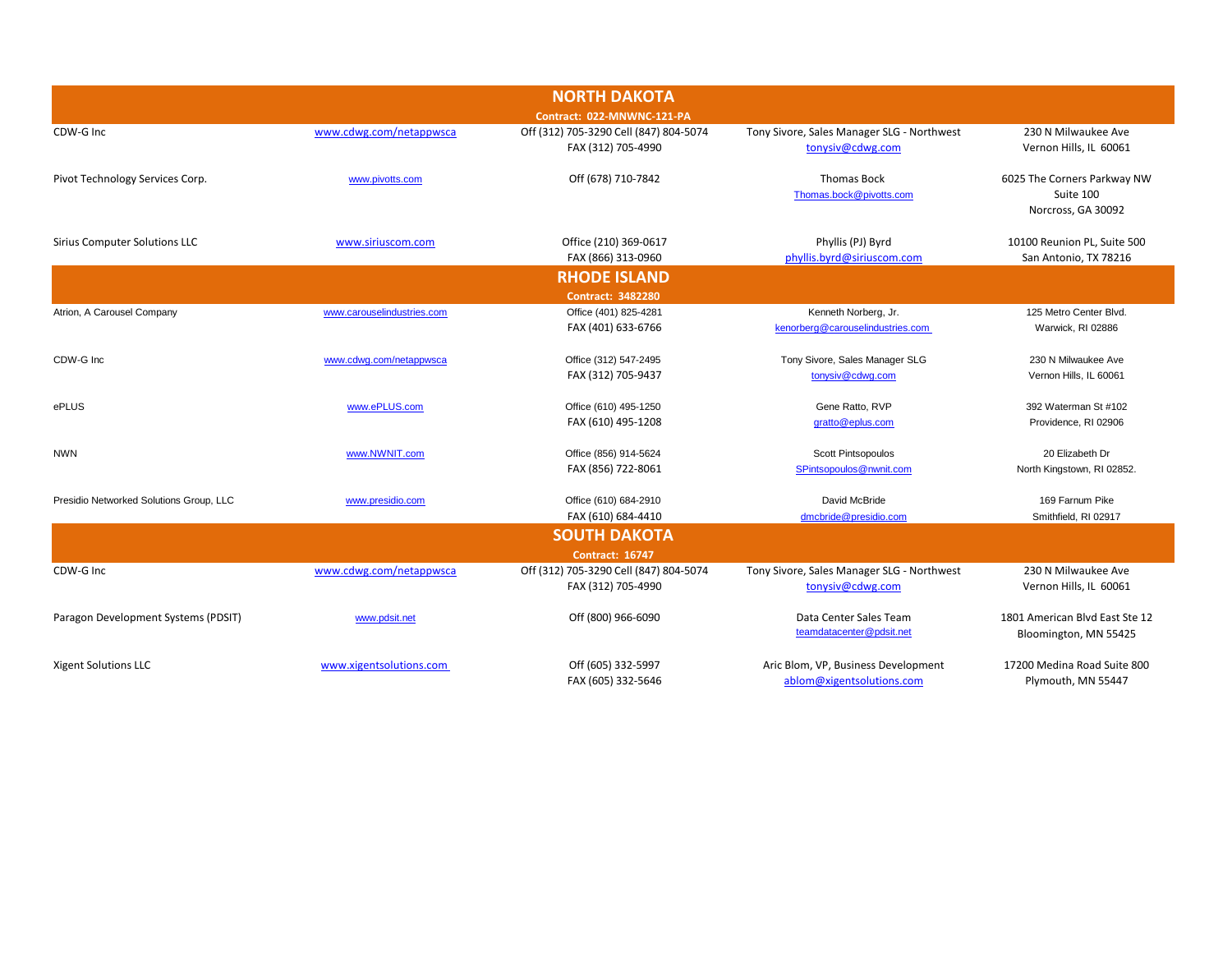|                                      |                         | <b>TENNESSEE</b>                       |                                            |                                     |
|--------------------------------------|-------------------------|----------------------------------------|--------------------------------------------|-------------------------------------|
|                                      |                         | <b>Contract: 53458</b>                 |                                            |                                     |
| Ahead, Inc.                          | www.ahead.com           | Off (615) 210-1360                     | Erik Stevenson, Ent. Account Manager       | 5300 Virginia Way                   |
|                                      |                         |                                        | Erik.stevenson@ahead.com                   | Brentwood, TN 37027                 |
| CDW-G                                | www.cdwg.com/netappwsca | Off (312) 705-3290 Cell (847) 804-5074 | Tony Sivore, Sales Manager SLG - Northwest | 230 N Milwaukee Ave                 |
|                                      |                         | FAX (312) 705-4990                     | tonysiv@cdwg.com                           | Vernon Hills, IL 60061              |
| Insight Public Sector                | ips.insight.com         | Off (423) 368-9042                     | Ashley McDonald                            | 13755 Sunrise Valley Dr., Suite 750 |
|                                      |                         | FAX (480) 760-9488                     | TeamAshley2@insight.com                    | Herndon, VA 20171                   |
| <b>Silex Data Solutions</b>          | www.silexdata.com       | Off (615) 491-0111                     | Ryan Smith, President                      | 725 Cool Springs Blvd., Ste. 600    |
|                                      |                         |                                        | ryan.smith@silexdata.com                   | Franklin, TN 37067                  |
| World Wide Technology Inc aka: WWT   | www.wwt.com             | Off (314) 995-6103                     | Carol Harting, CFCM                        | 1 World Wide Way                    |
|                                      |                         | FAX (314) 919-1420                     | carol.harting@wwt.com                      | St. Louis, MO 63146                 |
|                                      |                         | <b>UTAH</b>                            |                                            |                                     |
|                                      |                         | Contract: MA2114                       |                                            |                                     |
| Cache Valley Electric, Inc           | www.cve.com             | Off (801) 908-4171 cell (801) 631-5330 | John Lee, Division Manager                 | 1414 Gustin Road                    |
|                                      |                         | FAX (801) 908-6677                     | John.lee@cve.com                           | Salt Lake City, UT 84104            |
| CDW-G Inc                            | www.cdwg.com/netappwsca | Off (312) 705-3290 Cell (847) 804-5074 | Tony Sivore, Sales Manager SLG - Northwest | 230 N Milwaukee Ave                 |
|                                      |                         | FAX (312) 705-4990                     | tonysiv@cdwg.com                           | Vernon Hills, IL 60061              |
| CompuNet, Inc.                       | www.compunet.biz        | Office (801) 747-5052                  | Shawn Heiden                               | 6985 Union Park Center Ste 250      |
|                                      |                         | FAX (801) 747-5012                     | sheiden@compunet.biz                       | Midvale, UT 84047                   |
| Insight Public Sector                | ips.insight.com         | Off (801) 617.0553                     | Randy Everett                              | 13755 Sunrise Valley Dr., Suite 750 |
|                                      |                         | FAX (480) 760.9488                     | Randy.Everett@insight.com                  | Herndon, VA 20171                   |
| Presidio Networked Solutions, Inc.   | www.presidio.com        | Office 909-560-4431                    | Cyndi Barrera - Sales Vice President       | 7601 Ora Glen Drive, Ste 100        |
|                                      |                         |                                        | cbarrera@presidio.com                      | Greenbelt, MD 20770                 |
| <b>Sirius Computer Solutions LLC</b> | www.siriuscom.com       | Office (210) 369-0617                  | Phyllis (PJ) Byrd                          | 10100 Reunion PL, Suite 500         |
|                                      |                         | FAX (888) 311-6159                     | phyllis.byrd@siriuscom.com                 | San Antonio, TX 78216               |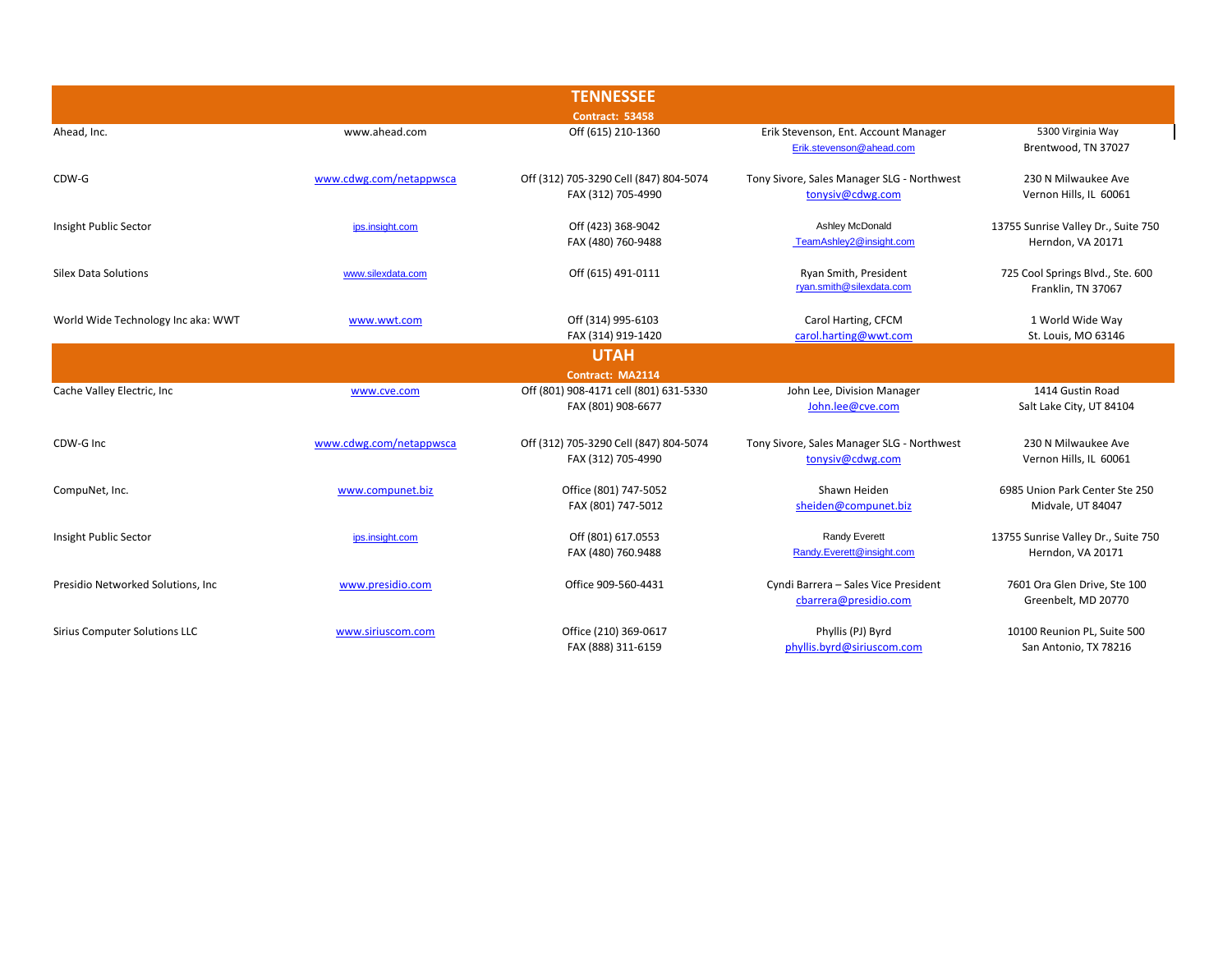| <b>WASHINGTON</b>                  |                                                                         |                                                              |                                                                                                    |                                                        |
|------------------------------------|-------------------------------------------------------------------------|--------------------------------------------------------------|----------------------------------------------------------------------------------------------------|--------------------------------------------------------|
|                                    |                                                                         | Contract: 05815-009                                          |                                                                                                    |                                                        |
| <b>Bridge Data Solutions</b>       | www.bridge-data.com/                                                    | Office (206) 718-5678<br>FAX (888) 509-0871                  | Myles Ostheimer, CEO<br>myles@bridge-data.com                                                      | 1420 NW Gilman Blvd, #2118<br>Issaquah, WA 98027       |
| Cache Valley Electric (CVE)        | wwwcve.com                                                              | Office (801) 908-4195<br>FAX: (801) 908-4166                 | Kent Rogers, Regional Sales Manager<br>krogers@cvetech.com                                         | 12550 SW 68th Ave.<br>Portland, OR 97223               |
| CDW-G Inc                          | www.cdwg.com/netappwsca                                                 | Off (312) 705-3290 Cell (847) 804-5074<br>FAX (312) 705-4990 | Tony Sivore, Sales Manager SLG - Northwest<br>tonysiv@cdwg.com                                     | 230 N Milwaukee Ave<br>Vernon Hills, IL 60061          |
| CenturyLink dba. Lumen             | www.lumen.com/public-sector/state-local/state-<br>local-government.html | Office (360) 349-9545                                        | Wendy Rawlings, Global Relationship Mgr - State<br>of Washington<br>Wendy.Rawlings@CenturyLink.com | 12301 Tukwila International Blvd.<br>Tukwila, WA 98168 |
| Computer Design & Integration, LLC | https://www.cdillc.com/                                                 | Office (303) 775.8573                                        | Nich Romanik, Sr. Account Manager<br>nich.romanik@cdillc.com                                       | 696 US HWY 46<br>TeeterBoro, NJ 07608                  |
| <b>Ednetics Inc</b>                | www.ednetics.com                                                        | Office (208) 777-4709<br>FAX (208) 777-4708                  | Sales Support Team<br>Salessupportteam@ednetics.com                                                | 1055 NW Maple Street, Suite 102<br>Issaquah, WA 98027  |
| General Datatech, LP               | www.gdt.com/                                                            | Office (214) 873-9459                                        | Eric Power - VP Sales<br>eric.power@gdt.com                                                        | 999 Metromedia Pl.<br>Dallas, TX 75247                 |
| <b>Ivoxy Consulting LLC</b>        | www.ivoxy.com                                                           | Office (425) 576-4221<br>FAX (866) 554-0536                  | Eric Watson, Managing Partner<br>eric@ivoxy.com                                                    | 5400 Carillon Point<br>Kirkland, WA 98033              |
| Presidio Networked Solutions, Inc. | www.presidio.com                                                        | Office 909-560-4431                                          | Cyndi Barrera - Sales Vice President<br>cbarrera@presidio.com                                      | 7601 Ora Glen Drive, Ste 100<br>Greenbelt, MD 20770    |
| Sirius Computer Solutions Inc      | www.siriuscom.com                                                       | Office (210) 369-0617<br>FAX (888) 311-6159                  | Phyllis (PJ) Byrd<br>phyllis.byrd@siriuscom.com                                                    | 10100 Reunion PL, Suite 500<br>San Antonio, TX 78216   |
| World Wide Technology Inc aka: WWT | www.wwt.com                                                             | Office (314) 995-6103<br>FAX (314) 919-1420                  | Carol Harting, CFCM<br>carol.harting@wwt.com                                                       | 1 World Wide Way<br>St. Louis, MO 63146                |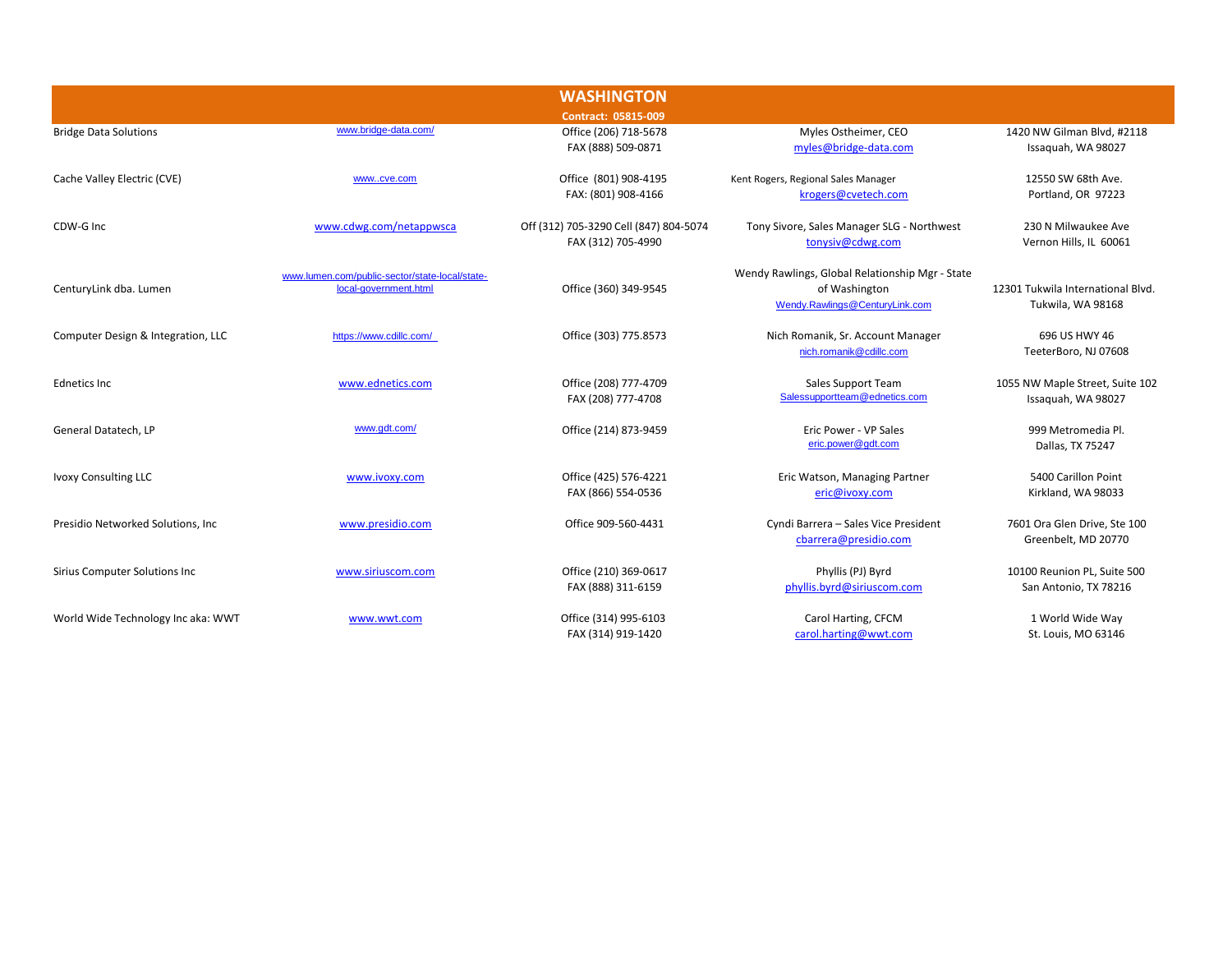| <b>WISCONSIN</b>                        |                           |                                                              |                                                                |                                                    |  |  |
|-----------------------------------------|---------------------------|--------------------------------------------------------------|----------------------------------------------------------------|----------------------------------------------------|--|--|
| Contract: 505ENT-016-NASPOCOMPUT-08     |                           |                                                              |                                                                |                                                    |  |  |
| Ahead, LLC                              | www.thinkahead.com/       | Office 612-562-4427                                          | Adam Erickson<br>Sr. Client Director                           | 401 N. Michigan Ave, Ste 3400<br>Chicago, IL 60611 |  |  |
| CDW-G Inc                               | www.cdwg.com/netappwsca   | Off (312) 705-3290 Cell (847) 804-5074<br>FAX (312) 705-4990 | Tony Sivore, Sales Manager SLG - Northwest<br>tonysiv@cdwg.com | 230 N Milwaukee Ave<br>Vernon Hills, IL 60061      |  |  |
| Insight Public Sector, Inc.             | www.ips.insight.com       | Office (920) 360-2102                                        | Erin Schmitz<br>TeamWisconsin@insight.com                      | 6820 South Harl Ave<br>Tempe, AZ 85283             |  |  |
| <b>Presidio Networked Solutions LLC</b> | www.presidio.com          | Office (608) 826-6431<br>FAX (608) 826-6639                  | Rebecca McCorkle<br>rmccorkle@presidio.com                     | 8215 Greenway Blvd Ste 160<br>Middleton, WI 53562  |  |  |
| SHI International Corp                  | www.shi.com               | Office (732) 564-8189<br>FAX (888) 896-8860                  | Nick Grappone<br>PS Contracts@shi.com                          | 290 Davidson Ave<br>Somerset, NJ 08873             |  |  |
|                                         |                           | <b>HENRICO COUNTY, VA</b>                                    |                                                                |                                                    |  |  |
|                                         |                           | Contract: MNWNC-121                                          |                                                                |                                                    |  |  |
| CDW-G Inc                               | www.cdwg.com/netappwsca   | Off (312) 705-3290 Cell (847) 804-5074<br>FAX (312) 705-4990 | Tony Sivore, Sales Manager SLG - Northwest<br>tonysiv@cdwg.com | 2 Corporate Drive, Suite 800<br>Shelton, CT 06484  |  |  |
| Data Network Solutions                  | datanetworksolutions.com/ | Office (919) 524-8014<br>FAX (803) 932-9914                  | <b>Buddy Davis</b><br>bdavis@datanetworksolutions.com          | 14820 Scotchtown Rd<br>Montpelier, VA 23912        |  |  |
| ePLUS                                   | www.ePLUS.com             | Office (804) 591-2484<br>FAX (804) 591-2494                  | David D'Surney<br>david.dsurney@eplus.com                      | 13595 Dulles Technology Drive<br>Herndon, VA 20171 |  |  |
| Insight Public Sector                   | www.insight.com           | Office (919) 379-8543                                        | Molly Harper<br>molly.harper@insight.com                       | 4000 Centregreen Way Ste. 100<br>Cary, NC 27513    |  |  |
| Presidio Networked Solutions, Inc.      | www.presidio.com          | Office (804) 767-3272<br>FAX (410) 529-7784                  | <b>Bob Michie</b><br>rmichie@presidio.com                      | 1801 Bayberry Ct. Ste 103<br>Richmond, VA 23226    |  |  |
| World Wide Technology Inc aka: WWT      | www.wwt.com               | Office (314) 995-6103<br>FAX (314) 919-1420                  | Carol Harting, CFCM<br>carol.harting@wwt.com                   | 1 World Wide Way<br>St. Louis, MO 63146            |  |  |